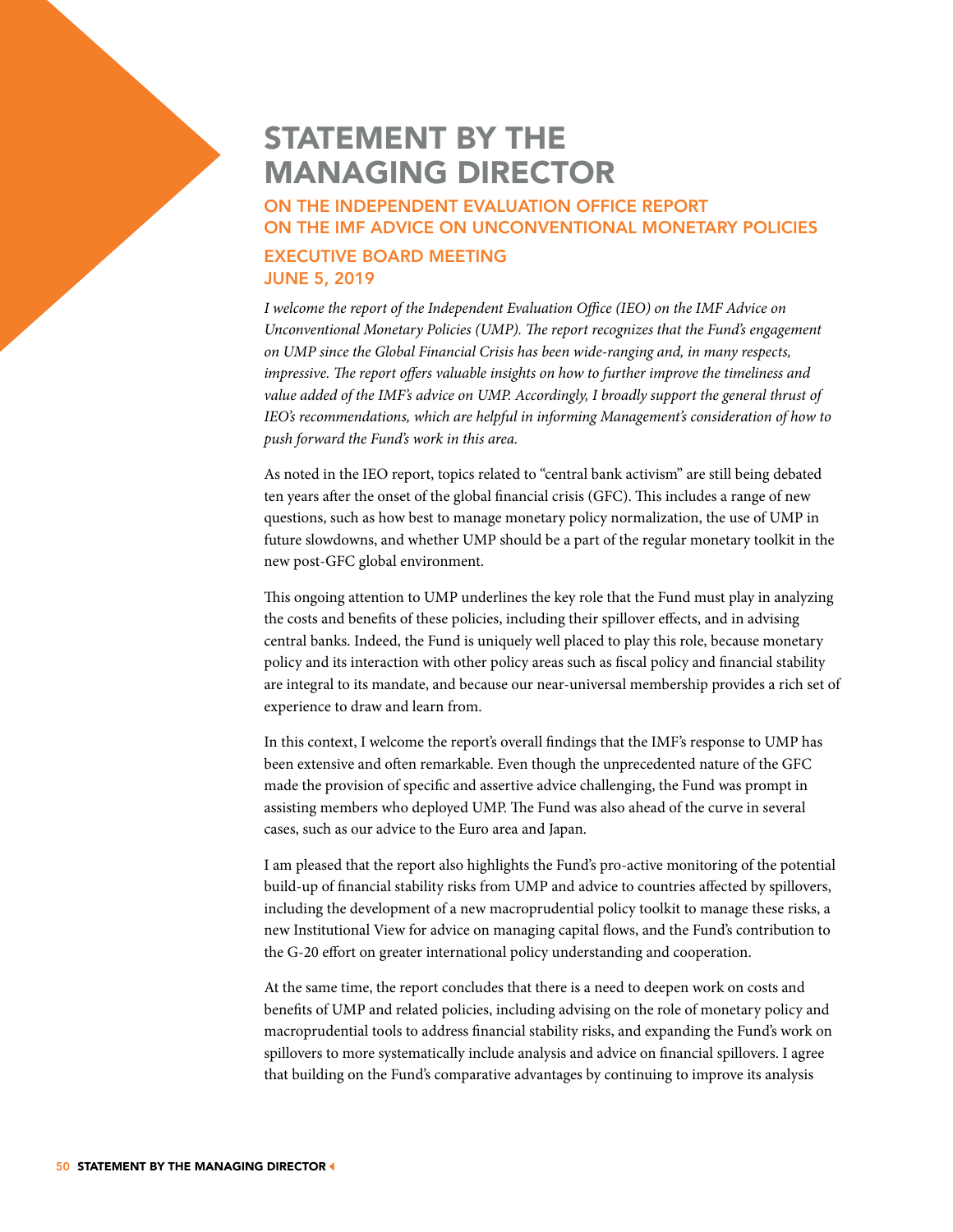and advice on issues related to UMP must be a priority area, along with continued broad coverage of real and financial spillovers.

I therefore broadly support the thrust of the report's key recommendations, but with some important qualifications. Changes in the Fund's monetary policy work would need to be coordinated with other workstreams such as the Comprehensive Surveillance Review (CSR), our HR strategy, and budget discussions. On building expertise and improving our understanding of UMP, for example, I agree this is a priority and management will carefully consider how to best take this forward in the context of the Fund's budget and HR strategy. On bilateral surveillance, the issues of deepening engagement with authorities go beyond the narrow context of UMP, but lessons learned from this evaluation will help inform the broader analysis currently undertaken for the Comprehensive Surveillance Review.

## RESPONSE TO IEO RECOMMENDATIONS

The IEO makes four recommendations in its report. Below is my proposed response to each of these.

Recommendation 1-Develop a small core group of top monetary policy experts at the IMF to keep abreast of and contribute to cutting-edge discussions in the central banking community, support institutional learning, and provide in-depth advice to country teams as and when needed.

I broadly support the recommendation to build expertise and we are actively considering how best to enhance the IMF's role in the field of monetary policy. The Monetary and Capital Market Department is already establishing a new unit on monetary policy modelling, overseen by a Deputy Director with deep monetary policy expertise. At the same time, we will better leverage and enhance existing expertise. This work will also consider interactions of monetary policy with other policies in the context of our endeavors to arrive at an integrated policy framework. The specific approaches and their budgetary implications will be considered in budget discussions and in the context of the HR strategy, recognizing that there are competing priorities, including in follow-up to other IEO evaluations.

Recommendation 2-Deepen work on the costs and benefits of UMP and related policies, to develop a playbook on policy responses for use in future downturns.

I concur with the broad need for more work on costs and benefits of UMP in addition to what is already being done, including developing a playbook of policy responses and advice for members on conditions for leaning against the wind. Both these are enormous tasks, competing with other diverse and extensive demands from our membership and work implications and the specifics of the work agenda will be considered in future work program discussions.

Recommendation 3—Make sure that the Fund is at the forefront of financial spillover analysis and provision of advice on dealing with capital flows.

I welcome the report's recognition of spillover work at the Fund over the past decade and agree that with a near universal membership, the Fund is uniquely well-placed to analyze and provide advice on spillovers. I agree that the Fund should remain at the forefront of financial spillover work, as part of its continued broad coverage of spillovers across all sectors. The work on financial and other spillovers is being promulgated in various ways: The Fund's ongoing spillover work is given prominence as part of the WEO, and the risks, spillovers and policies related to capital flows are subject to ongoing internal debate and analysis;<sup>1</sup> further research on the appropriate policy mix for countries facing capital flow volatility, including as a potential result of UMP in other countries, is being conducted by Fund staff in the context of the work on the Integrated Policy Framework; the Fund's assessment of financial risks is being refined, for example in the GFSR with the use of the Growth at Risk methodology; finally, the ongoing Comprehensive Surveillance Review will consider approaches to better identify, preempt, and mitigate spillovers, and options to strengthen Fund surveillance modalities to enable timely engagement with member countries on evolving spillover issues and related policy responses.

<sup>1</sup> See, for example, the April 2016 WEO analytical chapter "Understanding the Slowdown of Capital Flows to Emerging Markets" and April 2016 GFSR analytical chapter "The Growing Importance of Financial Spillovers from Emerging Market Economies."